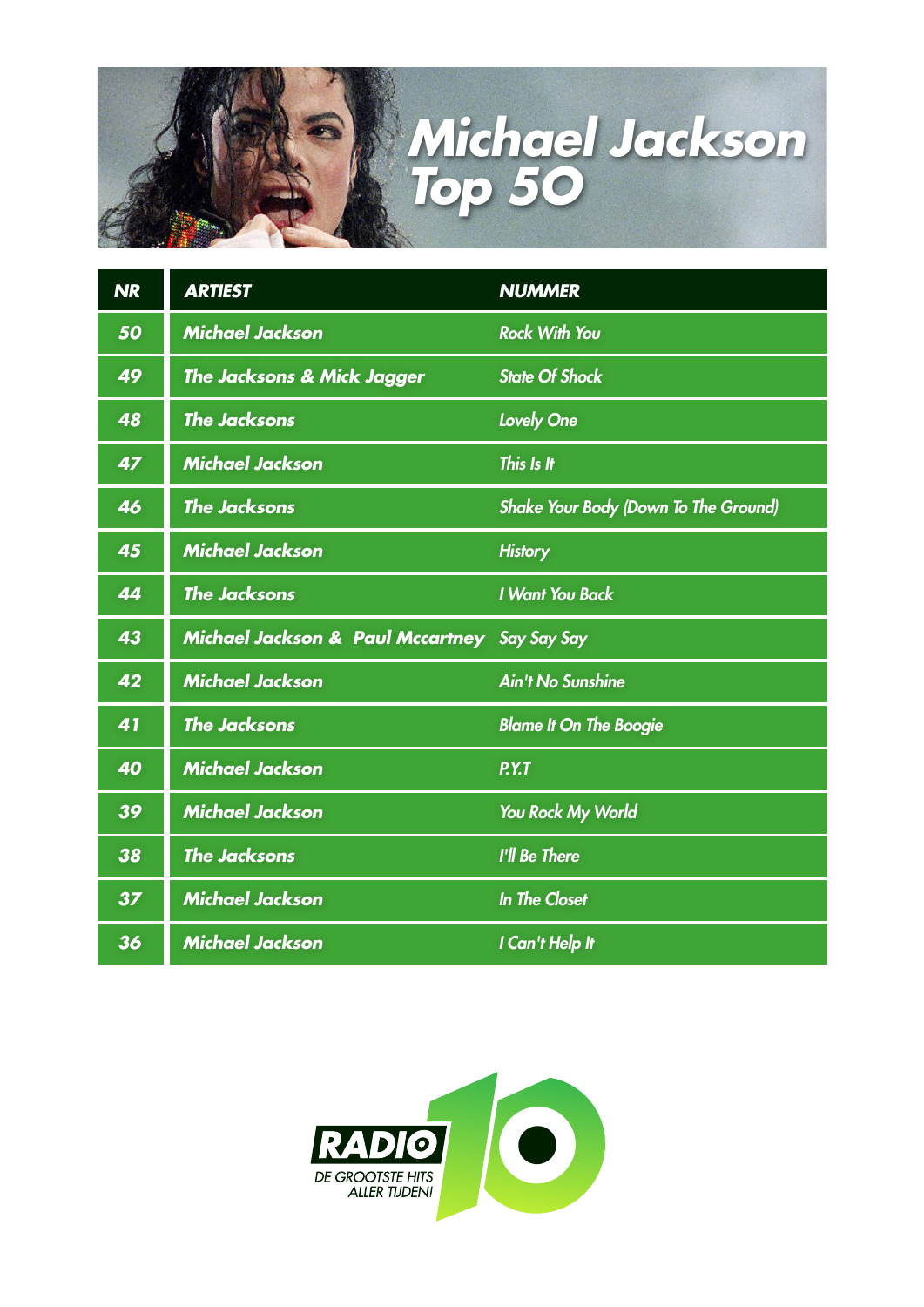| <b>NR</b> | <b>ARTIEST</b>                                              | <b>NUMMER</b>                       |
|-----------|-------------------------------------------------------------|-------------------------------------|
| 35        | <b>Michael Jackson</b>                                      | Who Is It                           |
| 34        | <b>The Jacksons</b>                                         | Abc                                 |
| 33        | Michael Jackson & Justin Timberlake Love Never Felt So Good |                                     |
| 32        | <b>Michael Jackson</b>                                      | <b>Give In To Me</b>                |
| 31        | <b>Michael Jackson</b>                                      | <b>Gone Too Soon</b>                |
| 30        | <b>The Jacksons</b>                                         | <b>Can You Feel It</b>              |
| 29        | <b>Michael Jackson</b>                                      | She's Out Of My Life                |
| 28        | <b>Michael Jackson</b>                                      | The Way You Make Me Feel            |
| 27        | <b>Michael Jackson &amp; Paul Mccartney</b>                 | <b>The Girl Is Mine</b>             |
| 26        | <b>Michael Jackson</b>                                      | <b>You Are Not Alone</b>            |
| 25        | <b>Michael Jackson</b>                                      | <b>Remember The Time</b>            |
| 24        | <b>Michael Jackson</b>                                      | <b>Stranger In Moscow</b>           |
| 23        | <b>Michael Jackson</b>                                      | <b>Off The Wall</b>                 |
| 22        | <b>Michael Jackson &amp; Seidah Garrett</b>                 | <b>I Just Can't Stop Loving You</b> |
| 21        | <b>Michael Jackson</b>                                      | <b>Leave Me Alone</b>               |
| 20        | <b>Michael Jackson</b>                                      | <b>Wanna Be Startin' Something</b>  |
| 19        | <b>Michael Jackson</b>                                      | <b>Will You Be There</b>            |
| 18        | <b>Michael Jackson</b>                                      | Don't Stop 'Til You Get Enough      |
| 17        | <b>Michael Jackson</b>                                      | <b>Liberian Girl</b>                |
| 16        | <b>Michael Jackson</b>                                      | <b>Bad</b>                          |
| 15        | <b>Michael Jackson</b>                                      | <b>Human Nature</b>                 |
| 14        | <b>Michael Jackson</b>                                      | <b>Another Part Of Me</b>           |
| 13        | <b>Michael Jackson</b>                                      | <b>One Day In Your Life</b>         |
| 12        | <b>Michael Jackson</b>                                      | <b>They Don't Care About Us</b>     |